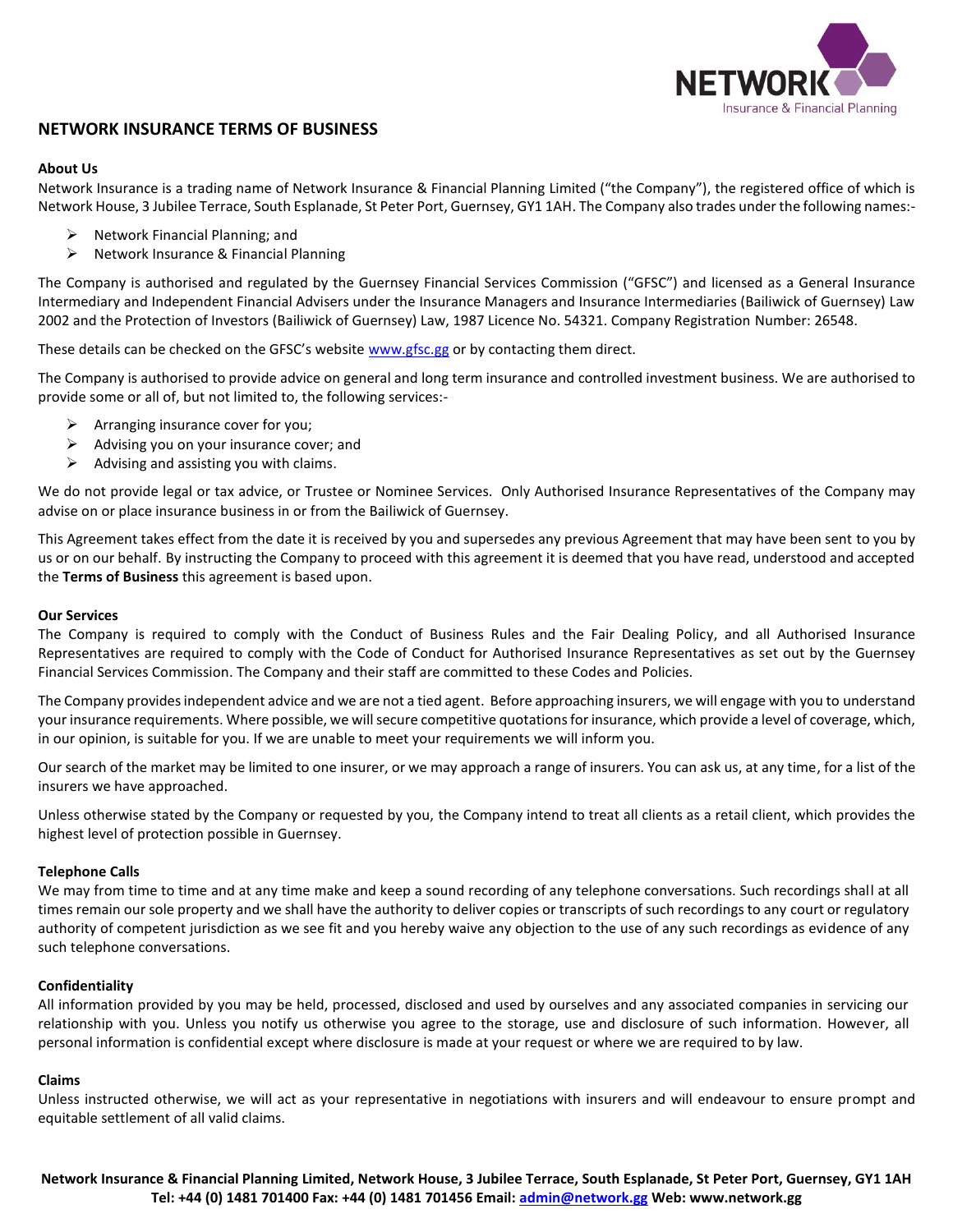

The prompt notification of claims is a requirement of all insurance policies and failure to comply with this might prejudice the position should a claim occur. It is therefore, essential that we are advised immediately of any claim made against you or any occurrence which may give rise to a claim under an insurance policy placed via the Company. You should not admit liability or agree to any course of action until you have obtained agreement from your insurer.

We reserve the right to charge an hourly fee at a rate of £100 per hour to handle claims if the policy is no longer held in our agency.

# **Remuneration**

The Company normally receives a commission (also known as brokerage) from the provider of any policies arranged for you. The cost of this commission payment is included in the standard charging structure for your policy, which can be explained to you by your adviser if required. Alternatively, we are able to offer a fee based service for clients or a mixture of the two. If the fee based option is chosen, this will be advised and agreed with you prior to acceptance of the insurance.

Our remuneration is earned and payable upon acceptance and inception of the contract of insurance. Should the insurance be cancelled or is terminated after inception, for whatever reason, we reserve the right to retain/recover the remuneration we would have otherwise earned.

In addition to brokerage or fee, we may also be remunerated by the payment of profit commissions or profit shares, service fees and commissions by insurers in respect of a portfolio of business, specified or otherwise.

We are committed to ensuring that our remuneration is transparent. You may ask us at any time and we will fully disclose our remuneration, including any additional income that may be payable to us.

# **Charges & Bank Interest**

It is our normal policy to make administration or other charges in certain general insurance cases. Where a charge is payable, you will be advised before you commit to the insurance.

The following scale of administration charges will apply:

| Charge                                                                   | Amount | Charge                               | Amount |  |
|--------------------------------------------------------------------------|--------|--------------------------------------|--------|--|
| New Policy / Renewal Charge                                              | £10.00 | <b>Cancellation Charge</b>           | £10.00 |  |
| Returned Cheques / Standing Order /<br>Direct Debit                      | £25.00 | Duplicate Certificates / Cover Notes | £10.00 |  |
| Refund Policy: Premium refunds under £10 may be retained by the Company. |        |                                      |        |  |

Notwithstanding the above, the Company may be entitled to retain all commissions and fees, irrespective of any cancellation or other midterm adjustment. For protection and long term business you will be advised in your agreement as to any fees or commissions separately.

## **Payment Methods**

You will be issued with an invoice or request for payment prior to inception of the contract of insurance. Unless requested otherwise the invoice will be payable prior to inception of the insurance or within 7 days of the date of the invoice or as otherwise agreed. All payments should be made to us in the currency as indicated on the invoice, by electronic transfer, debit/credit card and/or cheque to our nominated account.

We may also be able to offer you premium funding by way of a direct debit facility, premium finance facility or standing order. These options may incur additional charges and you will be advised of these prior to acceptance.

If you do not pay the insurance premium to us in line with the invoice, or insurers stipulated premium payment terms it may affect the validity of the insurance. We are not under any obligation to settle the premium to insurer(s) until we have received cleared funds from you by the relevant date.

## **Client Funds**

All general insurance premiums paid by you to the Company are held in a Non-Statutory Trust Account (Client Account) and either:

- 1. Where an agreement is in place with the insurer the monies are held at the risk of the insurers; or
- 2. Where no such agreement is in place the funds are held at the risk of the client.

By holding your money in a Client Account it is segregated from our own money and The Insurance Managers and Insurance Intermediaries (Client Monies) Regulations, 2008 requires us to maintain the solvency of the Client Account and conduct a reconciliation of the account at least every 25 days.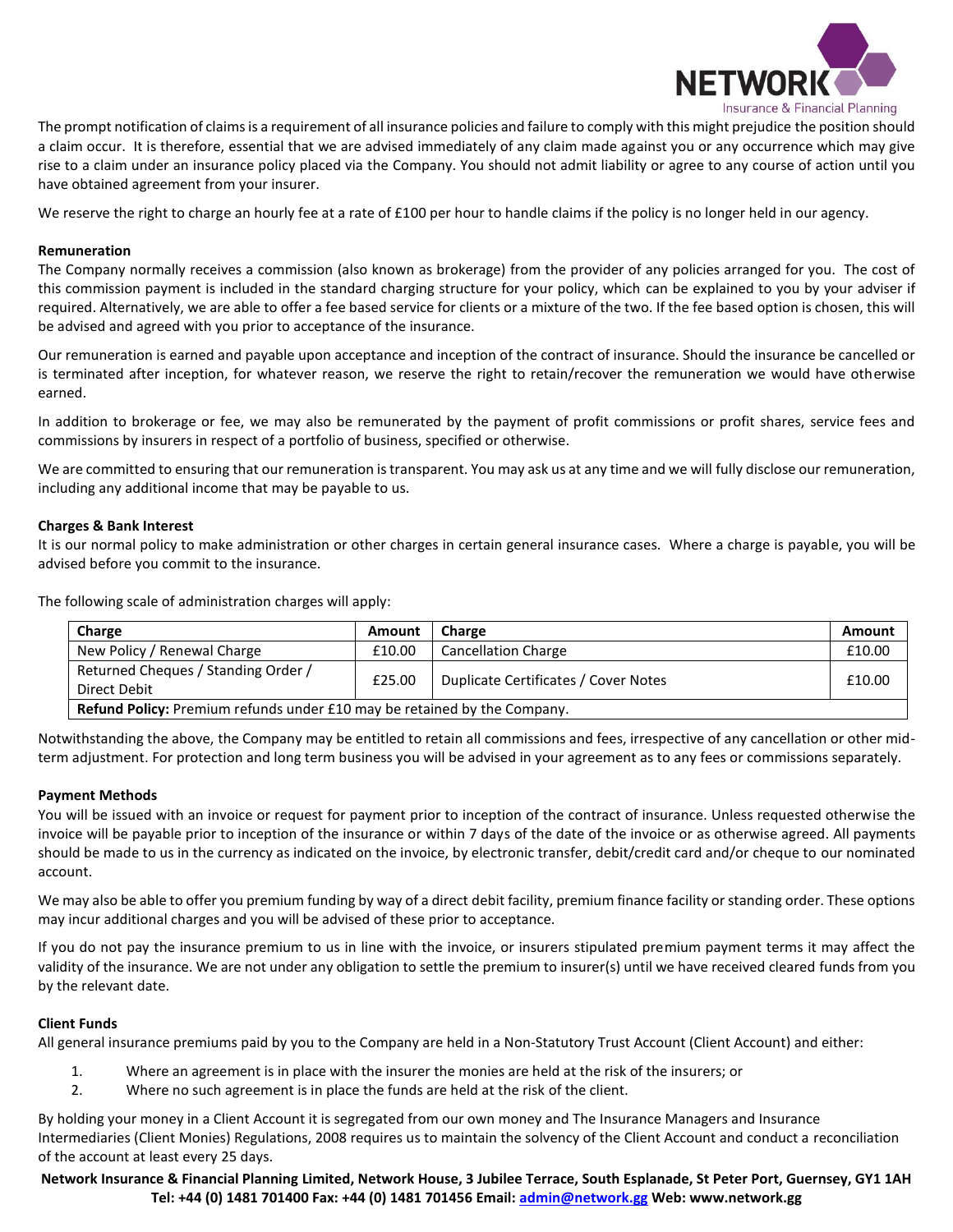

All interest accruing and earned on client monies held within segregated client accounts are solely for the benefit of the Company.

If you require any further explanation in relation to the above, please do not hesitate to ask us.

# **Data protection**

Subject to the relevant provisions of the Data Protection (Bailiwick of Guernsey) Law, 2017:

Network Insurance & Financial Planning is both a "data controller" and "data processor".

Being a data controller means that we are responsible for deciding how and what we hold and how we use the personal information about you.

Being a data processor means we are processing personal data on behalf of the controller, which also includes transferring Personal Data to Third Parties.

We will comply with data protection law and principles, which means that your data will be:

- Used lawfully, fairly and in a transparent way;
- Collected only for valid purposes that we have clearly explained to you and not used in any way that is incompatible with those purposes;
- Relevant to the purposes we have told you about and limited only to those purposes;
- Accurate and kept up to date;
- Kept only as long as necessary for the purposes we have told you about;
- Kept securely.

# **The kind of information we hold about you**

In connection with your Instructions, we will collect, store, and use the following categories of personal information about you:

 The information you have provided to us including name, title, address, telephone number, email address, employment details, Directorships, Trusteeships, assets and liabilities, sources of income and wealth, and any data included in the personal data shown in the proof of identity and proof of address documentation provided to us by way of client due diligence.

We may, dependent upon your Instructions, also collect, store and use the following "special categories" of more sensitive personal information:

- Information about your health, including any medical condition, health and sickness records;
- Information about criminal convictions and offences; and
- Any other relevant information provided by yourself or a third party.

In order to provide you with advice and/or arrange for the plans or policies to be set up, we may need to collect, use and disclose your personal information, including at times sensitive personal data (health information).

We collect your personal information for a number of reasons; so that we can provide you with a quote, administer your policies or plans, handle claims, protect you and us from fraud, improve the products and services we offer, and inform you of other products about which you may be interested.

To process your information, we rely mainly on any of the following legal bases:

**Legitimate Interest** means the interest of our business in conducting and managing our business. We make sure we consider and balance any potential impact on you (both positive and negative) and your rights before we process your personal data for our legitimate interests. We do not use your personal data for activities where our interests are overridden by the impact on you (unless we have your consent or are otherwise required or permitted to by law).

**Performance of Contract** means processing your data where it is necessary for the performance of a contract to which you are a party or to take steps at your request before entering into such a contract.

**Comply with a legal or regulatory obligation** means processing your personal data where it is necessary for compliance with a legal or regulatory obligation that we are subject to.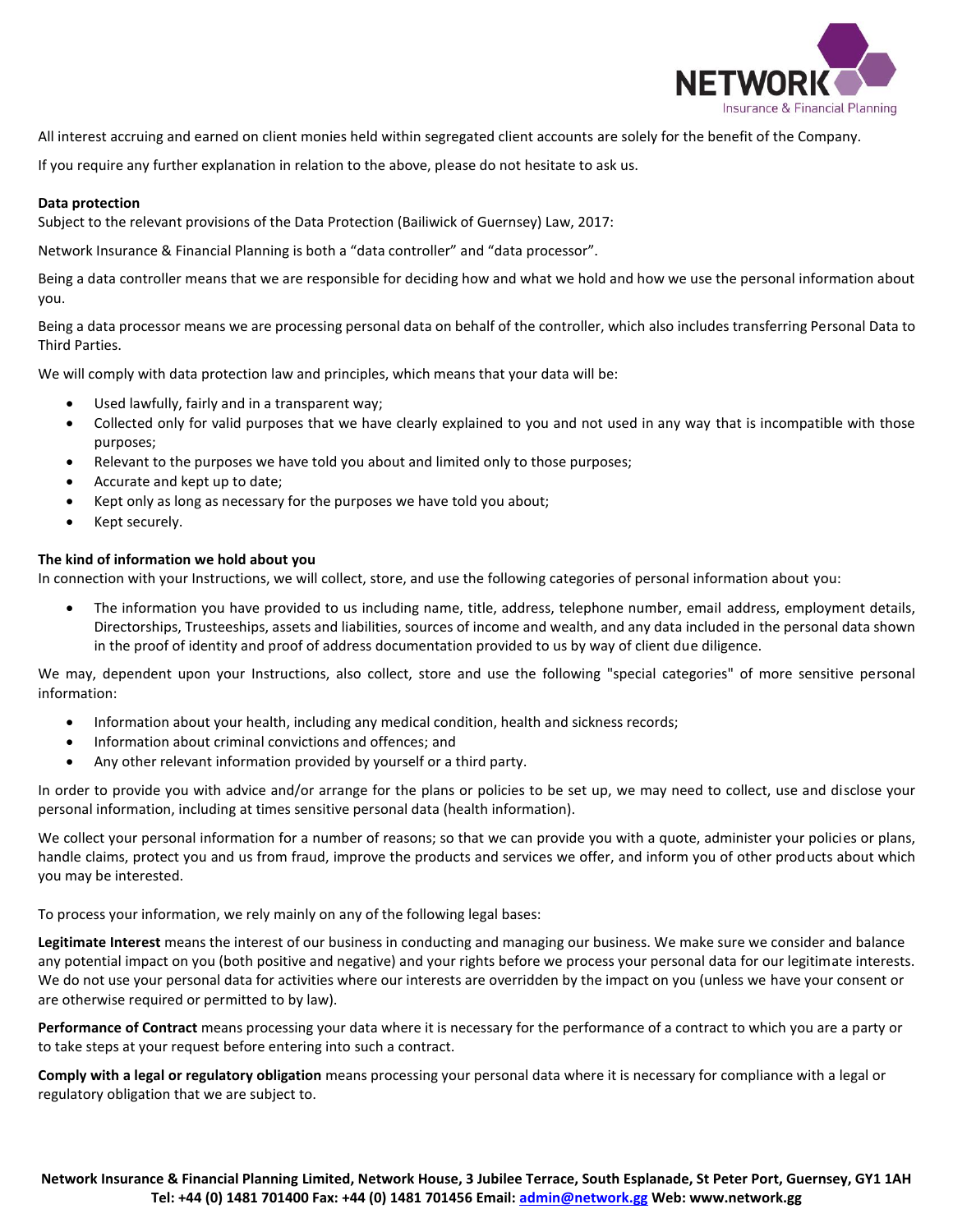

We may use information which you provide or which we obtain through our dealings with you, and may use such information in any jurisdiction:

- (a) for the provision of the Services to you, including sharing it on a confidential basis with our partners, employees and agents for this purpose;
- (b) to administer your account with us, including tracing and collecting debts;
- (c) for internal purposes within the Company;
- (d) to ensure the safety and security of our premises (where we may also use CCTV);
- (e) to comply with any applicable legal or regulatory requirement;
- (f) for fraud prevention purposes (including verification checks for the purpose of complying with our policy in relation to all relevant anti-money laundering requirements and other regulatory obligations);
- (g) for assessing client satisfaction (such as asking you to participate in surveys) and to help improve our services generally;
- (h) for market research; and
- (i) to contact you and persons connected with you about services provided by Network Insurance & Financial Planning and events such as seminars and conferences and to send you and persons connected with you briefings and similar material.

All personal information about you will be treated as private and confidential (even when you are no longer a client) except where the disclosure is made at your request, with your consent, in relation to assisting you with or providing advice or assistance in relation to your insurance or investment or where we are required to by Law. Where our use of such information comprises processing of personal data, by entering into the Contract you freely give your consent to the processing of such personal data for the purposes set out in the Contract.

Some or all of the information you supply to us in connection with your advice and/or insurance, pension, investment, loan or mortgage enquiry or proposal will be held on computer (and at times in hard copy) and may be passed to product providers if reasonably required. This may be required for the purpose of obtaining quotes or illustrations, applying for, reviewing or renewing policies, administration, underwriting or claims purposes. Some or all of the information may also be used or passed to product providers in order to assist us in relation to any request or query you may have.

We will treat any information which is confidential to you and which we obtain as a result of acting for you as strictly confidential, save:

- (a) for the purpose of acting for you in providing the Services;
- (b) for disclosures to our auditors or other advisers or for the purposes of our professional indemnity insurance;
- (c) for disclosures to any third party contractors appointed by us or other persons who agree in writing in a manner reasonably satisfactory to us to keep such information confidential;
- (d) where such information is already in the public domain;
- (e) where you instruct us to disclose or consent to disclosure of information by us;
- (f) where we are subject to or where we consider it necessary or desirable either to comply with a request from any governmental, judicial, regulatory, police or revenue authority or to protect ourselves from any civil or criminal liability in any jurisdiction, either with or without your knowledge and you acknowledge that you are responsible for any costs associated with such compliance at our normal rates. If a disclosure is made pursuant to this paragraph, we may be obliged not to carry out any further work on the matter or transaction without any requisite consent from the competent authorities. Any disclosure described in this paragraph may be made without prior reference to you and you agree that in some circumstances we may be precluded from disclosing certain information to you. We will not accept liability for any loss or damage that you or any third party may suffer or incur as a consequence of the disclosure of any information in accordance with this paragraph.

Personal data collected when you apply for the services of and throughout your relationship with us, may be subject to screening against publicly available and or law enforcement agency sanctions lists. Background Data will be collected during our Client Due Diligence checks pertaining to your identity, confirmation of politically exposed persons, solvency and past transgression under the Law, where required.

We may pass information about you to credit reference agencies for the purpose of arranging payments by instalments and may also pass to them records of your payment history with us. The Company may also disclose your personal information to third parties where those third parties are contracted to assist the Company to deliver our services.

If we instruct any adviser, agent or other service provider to act on your behalf, we will exercise due care in selecting such person. We will not be responsible for any act or omission on the part of such person, by itself, its servants and agents or by others engaged by that person to act on your behalf. Unless otherwise agreed in writing, you will be directly responsible for their fees and expenses.

We cannot be held responsible for the information held on your file becoming inaccurate due to your change of circumstances if you fail to inform us of those changes. We want to make sure your personal information is accurate and up to date. You may ask us to correct or remove information you think is inaccurate. Whilst Network Insurance & Network Financial Planning are part of the same group of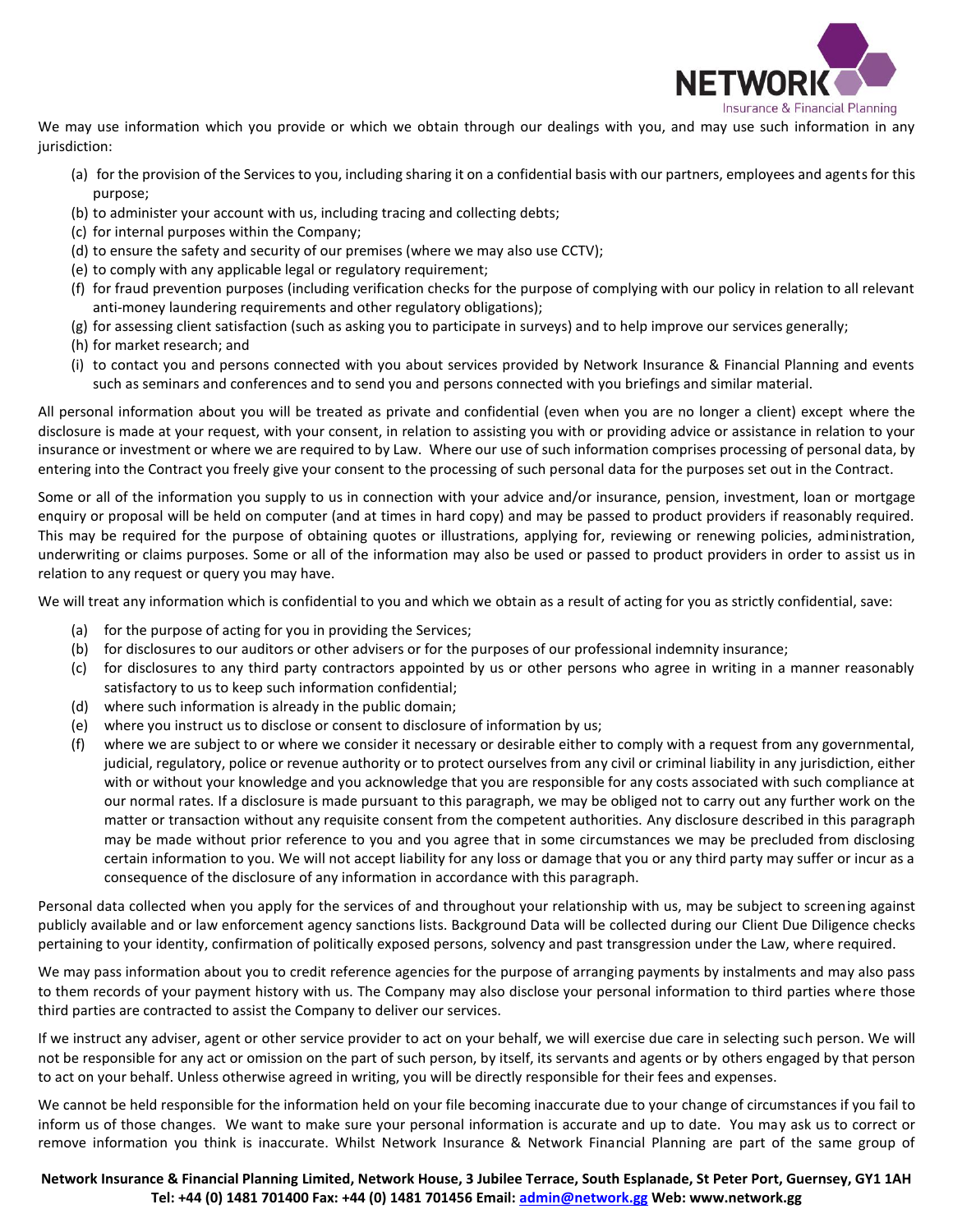

Companies and although Network Insurance and Network Financial Planning may share information from time to time, Network Insurance will not automatically have access to Network Financial Planning data (except for management). It is therefore your responsibility to ensure if any details are being updated that both areas are notified of all change. We use different computer systems to protect the confidential Financial and Medical information that may be held by Network Financial Planning. Therefore, if you do contact us to update information, please confirm if you need both departments to be updated, as this may not be done automatically.

Please refer to our privacy policy at [www.network.gg](http://www.network.gg/) for any additional information in this area. We may hold some data indefinitely if deemed necessary (for legal reasons or if it is in our legitimate interests). Under current Guernsey data protection regulations, you have a right of access to personal information about you that is held by the Company. If you have any questions, please write to us at the address shown at the end of these Terms of Business.

# **Client Documentation**

The Company will forward to you all documentation showing ownership of your policies as soon as practicable after receipt. The Company does not act as a custodian of client documents. It is important that you retain and keep safe all documents associated with your policy.

It is your responsibility to check the documentation we send you in relation to each insurance contract and satisfy yourself that it is entirely in accordance with your understanding and instructions. You should advise us promptly of any incorrect points or changes required. Otherwise, we will assume that the documentation and insurance contract satisfy your requirements.

## **Anti-Money Laundering**

In order to protect Guernsey's reputation as a leading financial centre, the Island has introduced laws to combat money laundering. Regulations therefore require the Company to obtain documents and information from its clients to satisfactorily verify their identity and source of funds in certain circumstances. The Company is unable to effect transactions for any client if the necessary documents have not been obtained and/or money laundering verifications have not been completed.

# **Your duty to give information to Insurers**

In relation to general insurance, protection, or long term business, your policies will be based upon the information provided to the provider or insurance company and you must ensure that all such information is complete and accurate and that any facts which may influence the provider's decision to accept the risk or the terms offered have been disclosed. You are responsible for all answers or statements on application forms, proposal forms, claim forms or other material documents and you should ensure that these are full and accurate.

If you are a **consumer insured** (i.e. an individual buying insurance wholly or mainly for purposes unrelated to your trade, business or profession) you have a duty to take reasonable care to answer the insurer's questions fully and accurately and to ensure that any information that you volunteer is not misleading. This duty exists before your cover is placed, when it is renewed and any time that it is varied, and your policy wording may provide that it continues for the duration of the policy. If you do not do this, your insurer may be able to impose different terms on your cover, may charge you a higher premium or, in some circumstances, may be able to avoid your policy from inception and any claims under it would not be paid.

If you are a **business insured** (i.e. an insured who has bought insurance wholly or mainly for purposes related to their trade, business or profession) the business has a duty to make a fair presentation and disclose to the insurer every material circumstance which it knows or ought to know after reasonable search. This is the case before your cover is placed, when it is renewed and any time that it is varied. Your policy wording may also provide that this duty continues for the duration of the policy. A circumstance is material if it would influence an insurer's judgment in determining whether to take the risk and, if so, on what terms. If you are in any doubt whether a circumstance is material we recommend that it should be disclosed. Failure to disclose a material circumstance may entitle an insurer to impose different terms on your cover or proportionately reduce the amount of any claim payable. In some circumstances an insurer will be entitled to avoid the policy from inception and in this event any claims under the policy would not be paid.

## **Complaints**

If you have any complaint about the service that we provide, then this should be addressed to the Managing Director of The Company and can be made verbally (by phone/in person) or in writing (email/fax/post). Upon receipt of a complaint, we will provide you with our Complaints Procedure, which sets out how the complaint will be handled. Our Complaints procedure is also available on our website.

In the event that your complaint relates to activities or services provided by another party, we will ensure that your complaint is forwarded to the appropriate party and we will assist you wherever possible in resolving the complaint.

Please also note, at the end of the complaint handling procedure, if you remain dissatisfied, you can refer your complaint to the Channel Island Financial Ombudsman(CIFO) (provided you are an eligible complainant). You can contact CIFO at PO Box 114, Jersey, JE4 9QG, by email at [enquiries@ci-fo.org](mailto:enquiries@ci-fo.org) or online a[t www.ci-fo.org](http://www.ci-fo.org/)